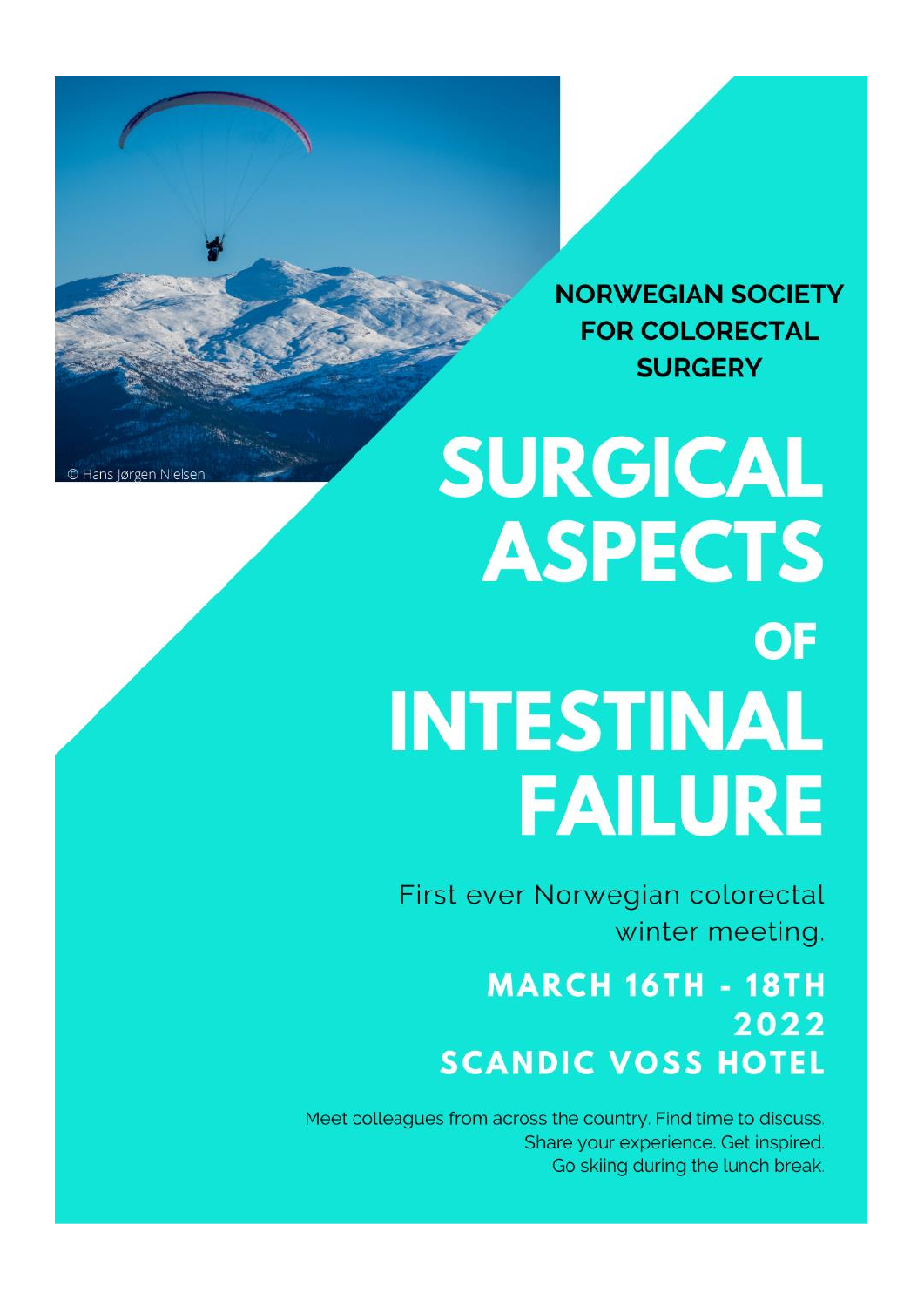# Join us in Voss!

### **UP-TO-DATE KNOWLEDGE FOR ALL INTERESTED SURGEONS.**

Confirmed international speakers:

- Gordon Carlson, UK
- Marja Boermeester, NL
- Mattias Soop, SWE
- Palle Jeppesen, DK

Topics covered:

- Prevention of the hostile abdomen and fistulas
- Primary management of the hostile abdomen
- Definitive surgery who, what, when?
- Handling disability short bowel syndrome

This event is arranged by Norsk Forening for Kolorektal Kirurgi / Norwegian **Society for Colorectal Surgery.** For more information and registration please visit kolorektal.no

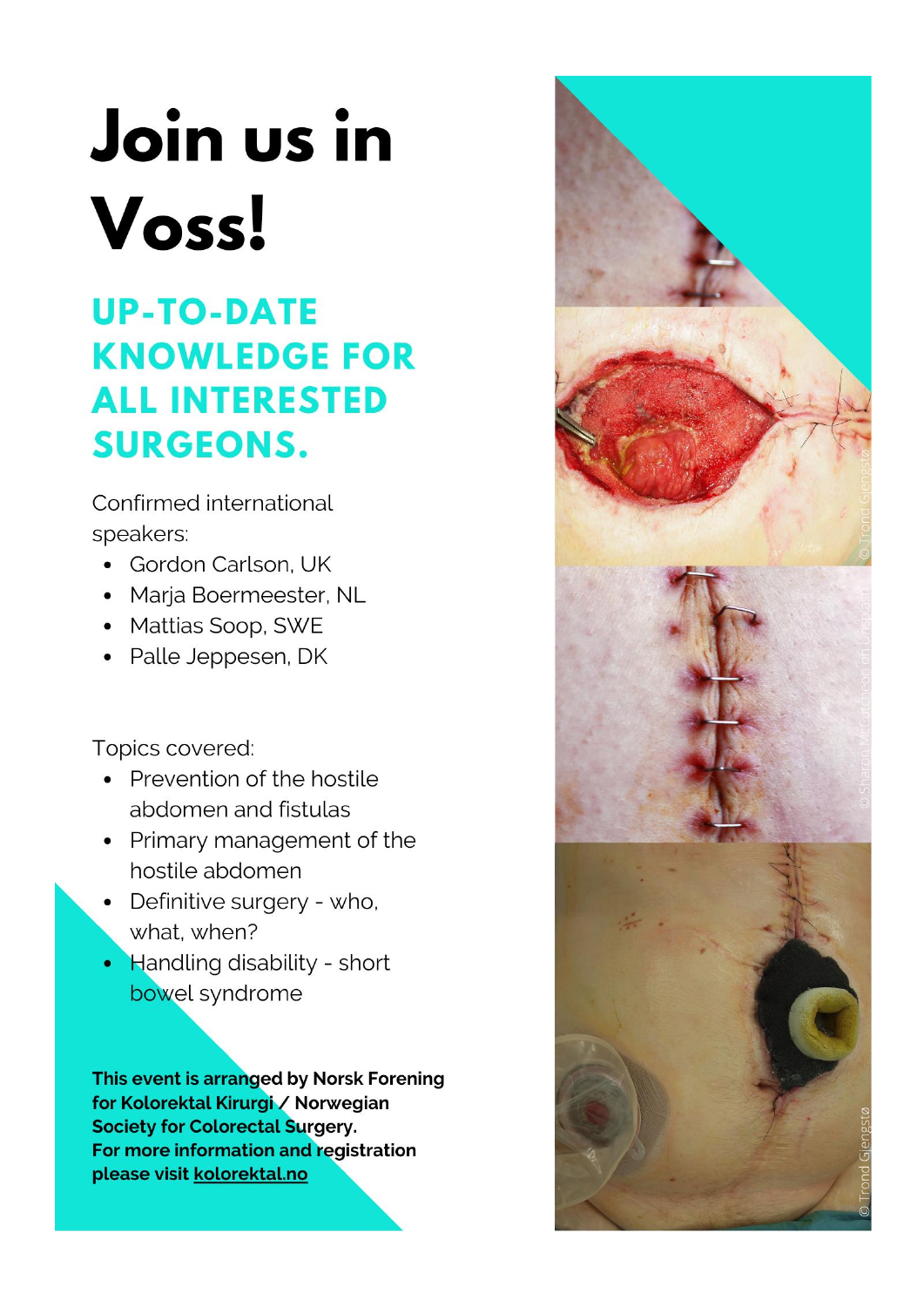#### **Wednesday 16th of March**

15.00 – 19.00 Arrival and check-in 19.00 Dinner and get-together

#### **Thursday 17th of March**

07.30-08.00 Registration. Coffee and tea 08.00-08.05 Opening and Welcome

| 08.05-12.00 | SESSION ONE: HOW TO STAY OUT OF TROUBLE |
|-------------|-----------------------------------------|
| Chair: tba  |                                         |

#### **Prevention of the hostile abdomen and fistulas**

08.05-08.15 Case presentation *K Nordland, Bodø, NO* 08.15-09.00 Preoperative optimalisation 08.15-08.35 Surgical factors - elective, timing of surgery *M Gaard, OUS, NO*  0835-0900 Anaesthetic factors – elective and acute preoperative preparations *K Baksaas-Aasen, NO* 09.00-09.30 How to avoid anastomotic leakage, technical considerations to avoid bowel damage/leakage *K Thorsen, NO* 09.30-09.45 Identifying postoperative leakage and timing of reoperation *S Nordeval, NO* 09.45-10.00 Coffee break 10.00-10.30 Abdominal perforations/leakage: suture, divert or damage control and second look *M Boermeester, NL* 10.30-11.00 Special considerations in IBD *T Øresland, NO* 11.00-11.30 The path to a hostile abdomen – exemplified by cases *G Carlson, UK* 11.30-12.00 Case discussions with panel and interaction with audience, questions 12.00-16.00 Lunch and ski break Lunch is served from 12.00 till 13.00

16.00-19.30 SESSION TWO: MANAGEMENT OF THE HOSTILE ABDOMEN Chair: tba

#### **Primary management of the hostile abdomen: who, what, when**

| 16.00-16.20 | Handling the open abdomen                        |
|-------------|--------------------------------------------------|
|             | M Gaard, NO                                      |
| 16.20-16.40 | Handling the open abdomen Vac treatment          |
|             | A Seternes, NO                                   |
| 16.40-17.00 | Handling of the open abdomen: How I do it        |
|             | G Carlson, UK                                    |
| 17.00-17.30 | Coffee break                                     |
| 17.30-18.00 | Open abdomen from a stoma nurse perspective      |
|             | T Olsen, NO                                      |
| 18.00-18.45 | Enterocutaneous fistula, surgical considerations |
|             | M Boermeester, NL                                |
| 18.45-19.30 | Panel discussion                                 |

| 20.00 | Dinner |
|-------|--------|
|       |        |

#### **Friday 18th of March**

| <b>SESSION THREE: REPAIR</b>                                             |
|--------------------------------------------------------------------------|
|                                                                          |
| Definitive surgery: who, what, when                                      |
| SNAP concept (Sepsis, Skin, Nutritional support, defining Anatomy, Plan) |
| M Soop, SWE                                                              |
| Definitive surgery                                                       |
| G Carlson, UK                                                            |
| Coffee break and hotel room check-out                                    |
|                                                                          |